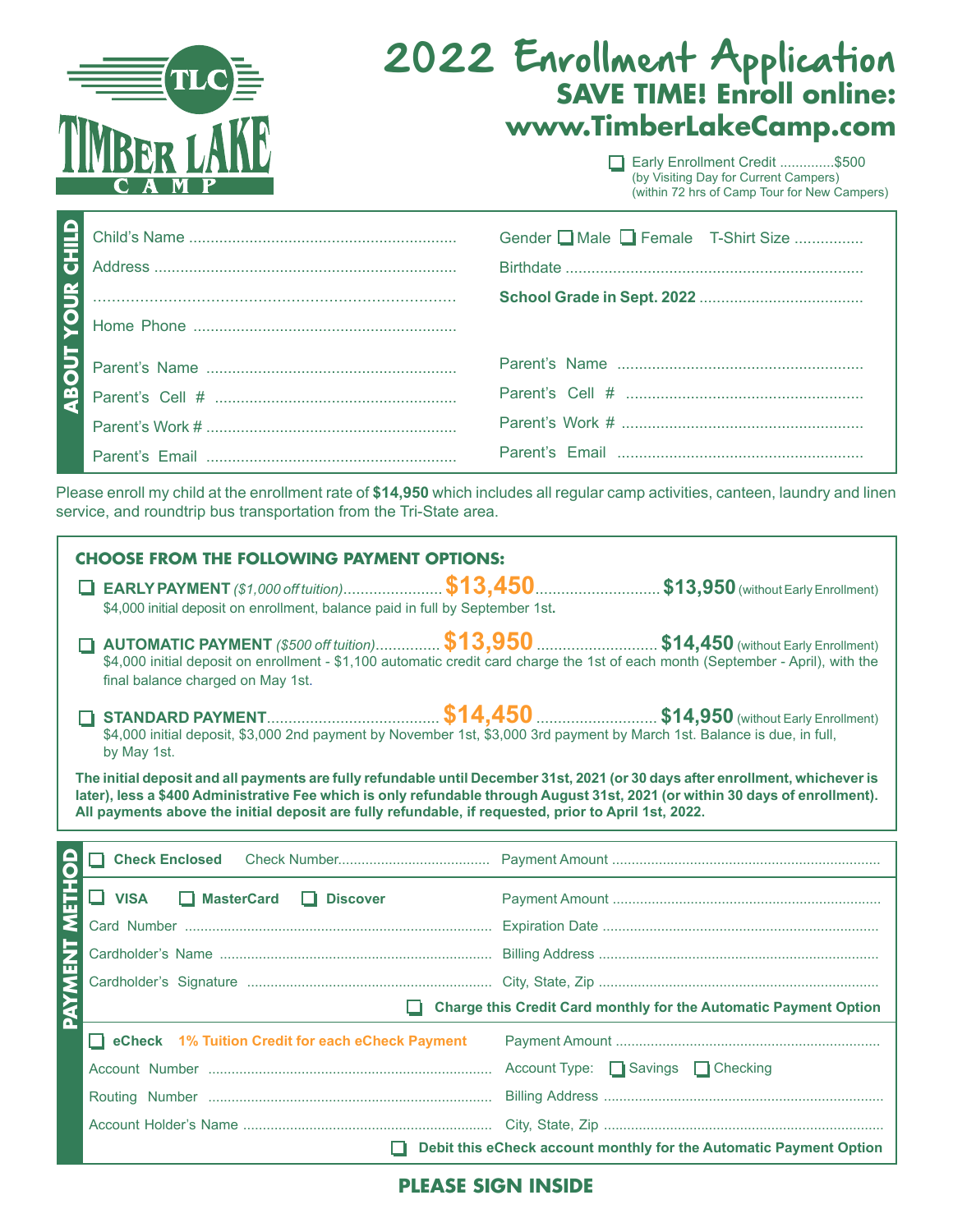## Terms of Agreement

(1) This contract shall not be valid unless signed by the Parent or Guardian of the camper to be enrolled and receipt of the full deposit by the Camp.

(2) In consideration of the camper's enrollment, the Camp shall provide for all camp activities for the camper along with laundry, linen service, roundtrip bus transportation from the New York area, and all counselor tips.

(3) The parents and camper agree to abide by all camp policies including, but not limited to, those set forth below under the section "POLICIES."

(4) All payments shall be paid on schedule and the full balance shall be paid by May 1st. The initial deposit is fully refundable through December 31st (or 30 days after enrollment, whichever is later), less an Administrative Fee. The Administrative Fee is also fully refundable through August 31st (or within 30 days of enrollment, whichever is later).

(5) **There is a two-week trial period for new campers.** If your child does not adjust within this period, for any reason, there will be a charge of one-half the tuition with a full refund of the balance. No other allowances can be made for late arrivals or early departures. For all returning campers, due to the seasonal nature of summer camping and set limitation on spaces offered, no refund shall be provided for late arrival, early departure, or dismissal for cause. Tuition and fees paid are agreed to be the fair and reasonable sum as and for liquidated damages.

(6) For the safety and general welfare of all campers, the Camp reserves the unrestricted right to dismiss a camper whose conduct or influence, in the opinion of the Director, is inimical to the best interests of the Camp.

(7) It is agreed that any dispute or cause of action arising between the parties, whether out of this agreement or otherwise, can only be brought in a court of competent jurisdiction located in Nassau County, NY and shall be construed in accordance with the laws of New York State.

(8) This contract constitutes the full understanding of the parties hereto and no change, modification or waiver of any of the terms shall be effective unless in writing and signed by both parties.

Timber Lake Camp is licensed by the N.Y.S. Department of Health and is inspected twice annually with inspection reports filed with the New York State Department of Health's Oneonta District Office located at 28 Hill Street, Suite 201, Oneonta, NY 13820. Timber Lake is accredited by the American Camping Association and is a member of the New York State Camp Directors Association.

## Policies

I have read, understand and agree to comply with and support the following Camp Policies. I understand that the following list of policies does not constitute the entire list of camp policies and behaviors that I or my child must comply with.

**GRATUITIES**. Tipping or the giving of any gratuities to any staff member, in whatever manner or fashion, is strictly prohibited.

**PACKAGES.** There are **NO** packages and **NO** bunk gifts. Campers with a birthday during camp will be allowed 1 non-food package. Essential items (sports equipment, batteries, toiletries, medication, glasses, etc.) can be sent to the camp director's attention and will be delivered to campers. Other than Visiting Day, absolutely NO FOOD whatsoever can be sent to camp. NO gum is ever permitted – even on Visiting Day.

**CLOTHING.** Campers are provided an equal and limited amount of storage space. Cabin storage space is limited. The camp packing list should be complied with. Campers who bring excessive amounts of personal belongings will impinge on the space allocated to other campers, crowding the bunk. The camp may, at its discretion, determine what is excessive and, either send unnecessary items home at parents' expense or store them at the camp's convenience.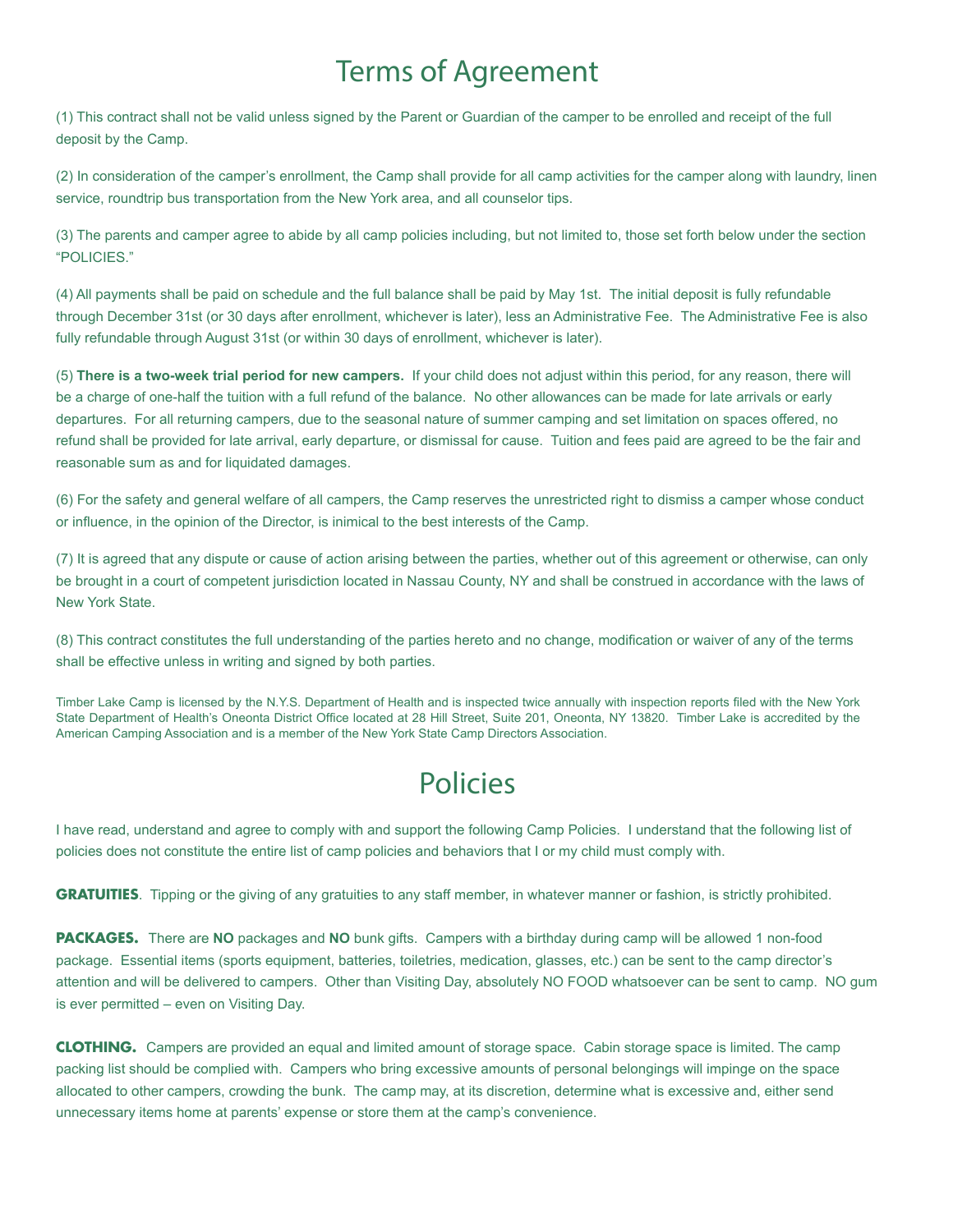**PHONE CALLS.** Each camper is entitled to four phone calls home during the summer. There are no calls the first week, the last week, and the week directly after Visiting Day. An extra call is provided on a camper's birthday. Campers may call each parent separately ONLY when the parents live separately. Weekly calls are approximately 8 - 10 minutes in length. Change of phone arrangements will be accommodated ONLY when parents are on vacation outside of the Continental United States. If both parents, living together, cannot be together to receive their child's call on the designated WEEKLY calling day, the camp will try to change the calling night to a more convenient one.

**CELL PHONES & OTHER ELECTRONIC EQUIPMENT.** Cell phones are not permitted in Camp and on Camp sponsored trips. The Camp may, at its discretion, hold cell phones or other similar devices. Possession of a cell phone-type device may, at the discretion of the Director, result in a five-day suspension from camp. Confiscated cell phones may be picked up at the end of Camp. For a comprehensive list, please consult our Electronics Policy (found under Documents in your CampInTouch Account) for a full list of permitted devices. Unauthorized devices will be confiscated and returned only when the camper departs camp. While we've made every effort to be clear on which electronics are permitted in camp, when in doubt, ask yourself these questions: Does this device playback video & have any video content on it? Does this device record video? Can this device access the internet? If you answered YES to any of these questions, leave the device at home! Campers are advised that they are both unnecessary and run counter to the social interactions that are the main goal of attending camp. The Camp is not responsible for the damage, theft or other loss of any personal items.

**OTHER ITEMS.** Any item deemed dangerous or hazardous is not permitted in camp. Flat irons, clothing irons, cooking apparatus, hot pots, etc. and other equipment that requires an electrical outlet (other than a hair blower, radio or similar device) are not permitted in camp. All prescription and non-prescription medication must be stored in the Health Center or, with Director's permission, the Head Counselor's office. Exceptions will be made for inhalers and other, similar, immediate-use items on a case by case basis with safety protocols in place.

**RAID POLICY.** Campers are not permitted out of their cabin, unsupervised, either after curfew or before reveille. Campers found to be not in their beds or out of their cabins during that time will be considered "raiding". Campers determined to have been "raiding" will be immediately dismissed without exception. There are absolutely NO REFUNDS whatsoever for dismissal from camp for "raiding".

**CONTRABAND.** Campers who use or are in possession of any tobacco, alcohol, vaping device, or illegal substance will be immediately dismissed without exception. There are absolutely NO REFUNDS whatsoever for dismissal from camp for use or possession of contraband.

### Medical Permission Statement

I hereby give TIMBER LAKE CAMP permission to take my child to any hospital facility or outside doctor when deemed necessary. Furthermore, I hereby give permission to such hospital or outside doctor to authorize x-rays and emergency treatment if deemed necessary. I understand that all medical bills for service rendered by anyone other than the camp's medical staff are my responsibility, unless I have the camp medical insurance. I authorize the release of any medical information or records related to treatment, referral, billing or insurance purposes related to my child. A copy of this document may be accepted in lieu of the original.

I hereby give TIMBER LAKE CAMP permission to assist with the application of sunscreen and bug spray when my child is unable to do so or if my child requests assistance.

I have read the Enrollment Agreement and Medical Permission Statement above and understand its terms and accept its conditions. In the event that this Agreement is executed by one parent, I acknowledge that I am also acting as the agent of the other parent with authority to so enroll my child at Timber Lake Camp and to execute this Agreement on his or her behalf. I recognize that the Camp relies upon the representations herein made in accepting this enrollment.

Parent's Signature ................................................................................................................... Date ................................................